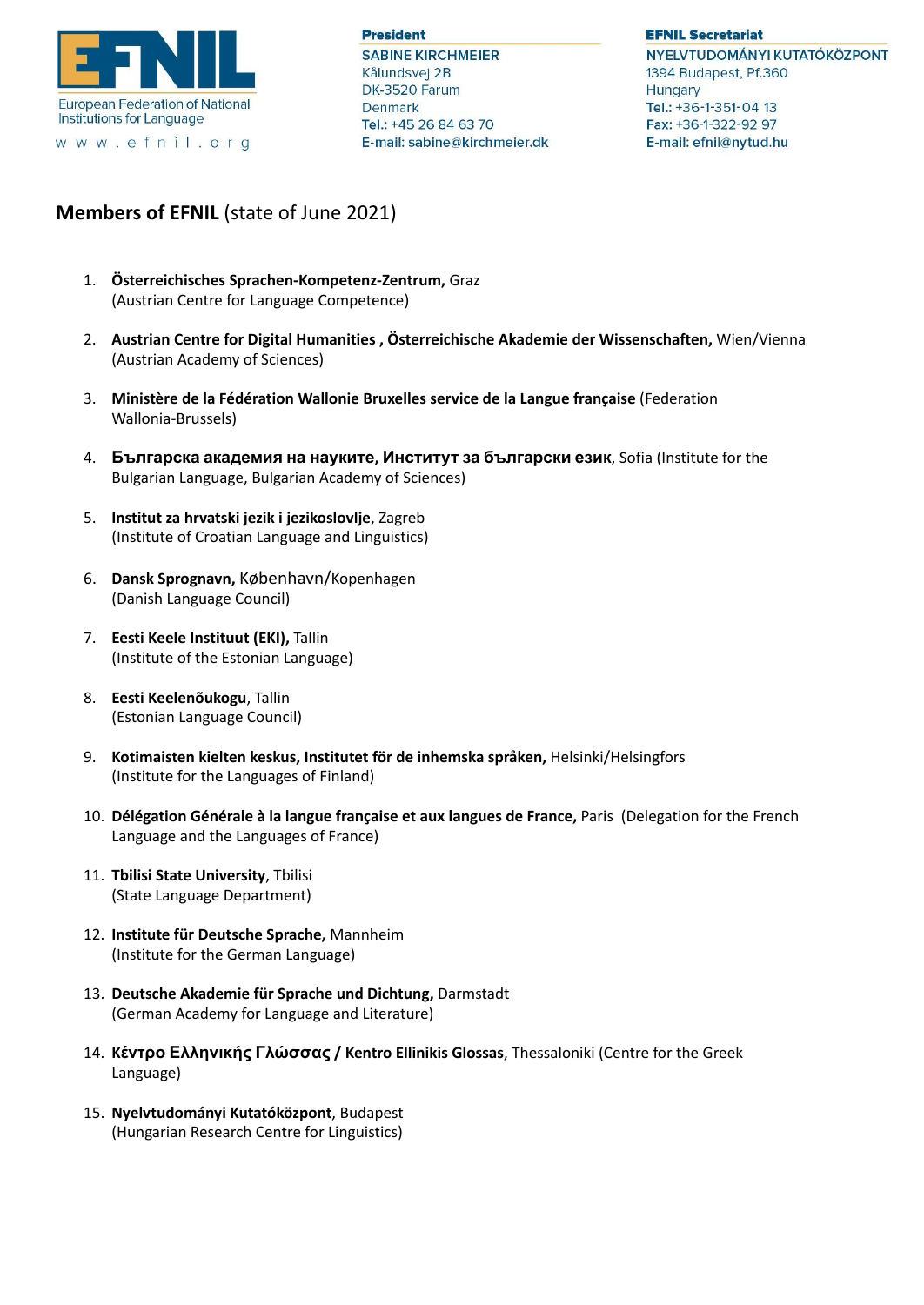## 16. **Foras na Gaeilge,** Dublin

- 17. **Stofnun Arna Magnussonar i islenskum fradum, Malstod,** Reykjavik (The Arni Magnusson Institute of Icelandic Studies)
- 18. **Foras na Gaeilge**, Dublin (Ireland)
- 19. **Accademia della Crusca,** Firenze/Florence (Italy)
- 20. **CNR Opera del Vocabolario italiano,** Firenze/Florence (Italian Dictionary Institute)
- 21. **Latviešu valodas institūts**, Riga (Latvian Language Institute)
- 22. **Latviešu valodas aģentūra,** Riga (Latvian Language Agency)
- 23. **Valstybinė lietuvių kalbos komisija,** Vilnius (The State Commission of the Lithuanian Language)
- 24. **Lietuvių kalbos institutas**, Vilnius (Institute of the Lithuanian Language)
- 25. **Institut Grand-Ducal,** Luxembourg (Grand-Ducal Institute)
- 26. **Zenter fir d'Lëtzebuerger Sprooch vum Ministère fir Educatioun, Kanner a Jugend**, Luxembourg
- 27. **Il-Kunsill Nazzjonali tal-Ilsien Malti**, Valetta (National Council for the Maltese Language)
- 28. **Nederlandse Taalunie,** Den Haag/The Hague (Dutch Language Union)
- 29. **Instituut voor de Nederlandse Taal**, Leiden (Dutch Language Institute)
- 30. **Språkrådet**, Oslo (The Language Council of Norway)
- 31. **Rada Języka Polskiego przy Prezydium Polskiej Akademii Nauk**, Warszawa/Warsaw (Council for the Polish Language)
- 32. **Academia Română,** București (Romanian Academy)
- 33. **Jazykovedný ústav Ľudovíta Štúra SAV**, Bratislava (Ludovit Stur Institute of Linguistics, Slovak Academy of Sciences)
- 34. **Služba za slovenski jezik, Ministrstvo za kulturo**, Ljubljana (Slovenian Language Service - Ministry of Culture)